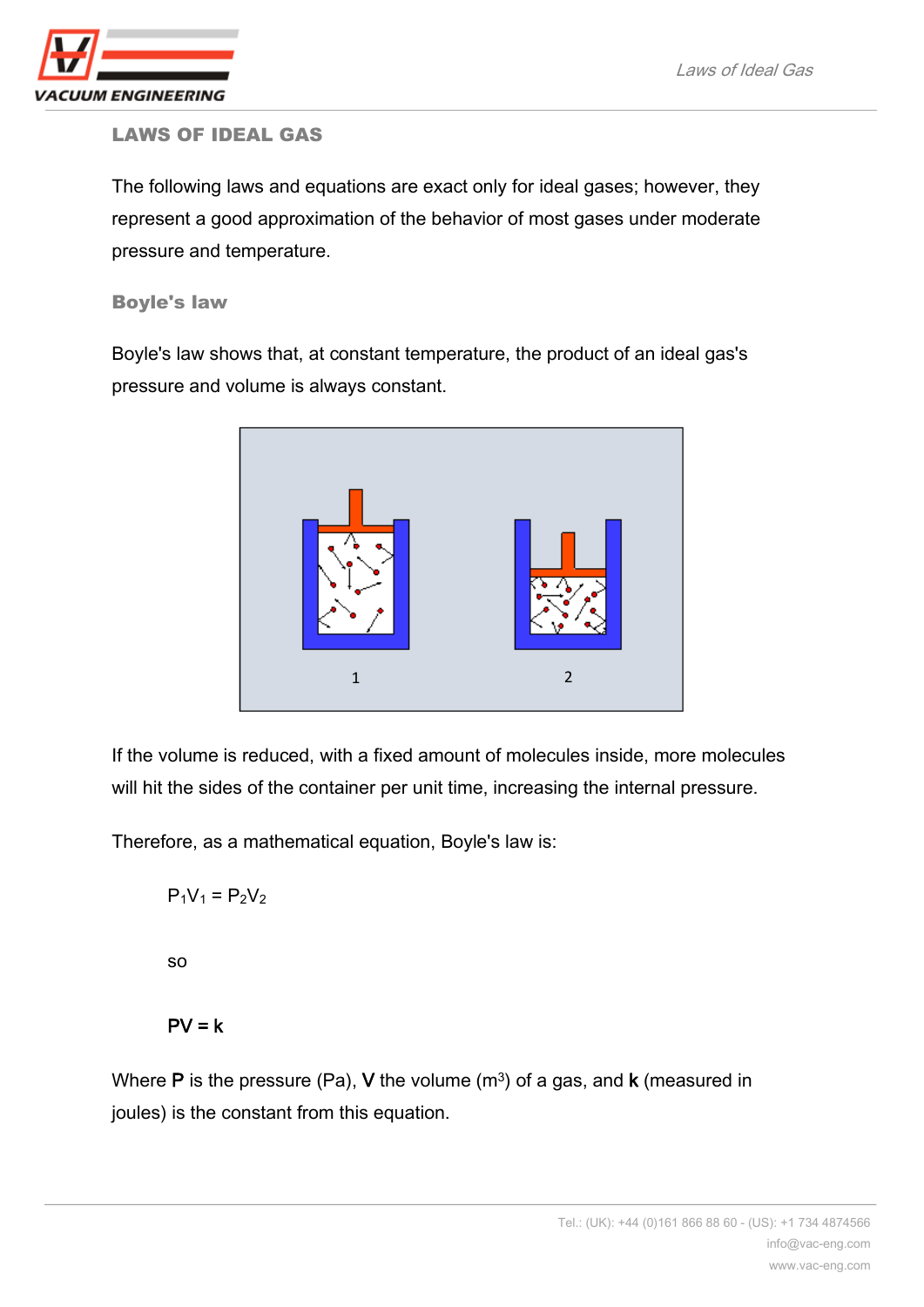

Charles's law

This law states that for an ideal gas at constant pressure, the volume is directly proportional to the absolute temperature (in kelvins).

 $V = kT$ 

Where **T** is the absolute temperature of the gas (in kelvins) and **k** (in m<sup>3</sup>·K<sup>-1</sup>) is the constant produced.

Gay-Lussac's law

It states that the pressure exerted on a container's sides by an ideal gas is proportional to the absolute temperature of the gas. This follows from the kinetic theory—by increasing the temperature of the gas, the molecules' speeds increase meaning an increased amount of collisions with the container walls.

In mathematical terms, the Gay-Lussac's law is:

 $P = kT$ 

# Avogadro's law

Avogadro's law states that the volume occupied by an ideal gas is proportional to the amount of [moles](http://en.wikipedia.org/wiki/Mole_(unit)) (or molecules) present in the container. This gives rise to the [molar](http://en.wikipedia.org/wiki/Molar_volume)  [volume](http://en.wikipedia.org/wiki/Molar_volume) of a gas, which at Standard conditions of temperature and pressure is 22.4 dm<sup>3</sup> (or [litres\)](http://en.wikipedia.org/wiki/Litres).

# $V = kn$

Where **n** is equal to the number of moles of gas.

General law for ideal gases

Combining the four laws the relationship between the pressure, volume, and temperature can be shown for a fixed mass of gas:

 $PV = nRT$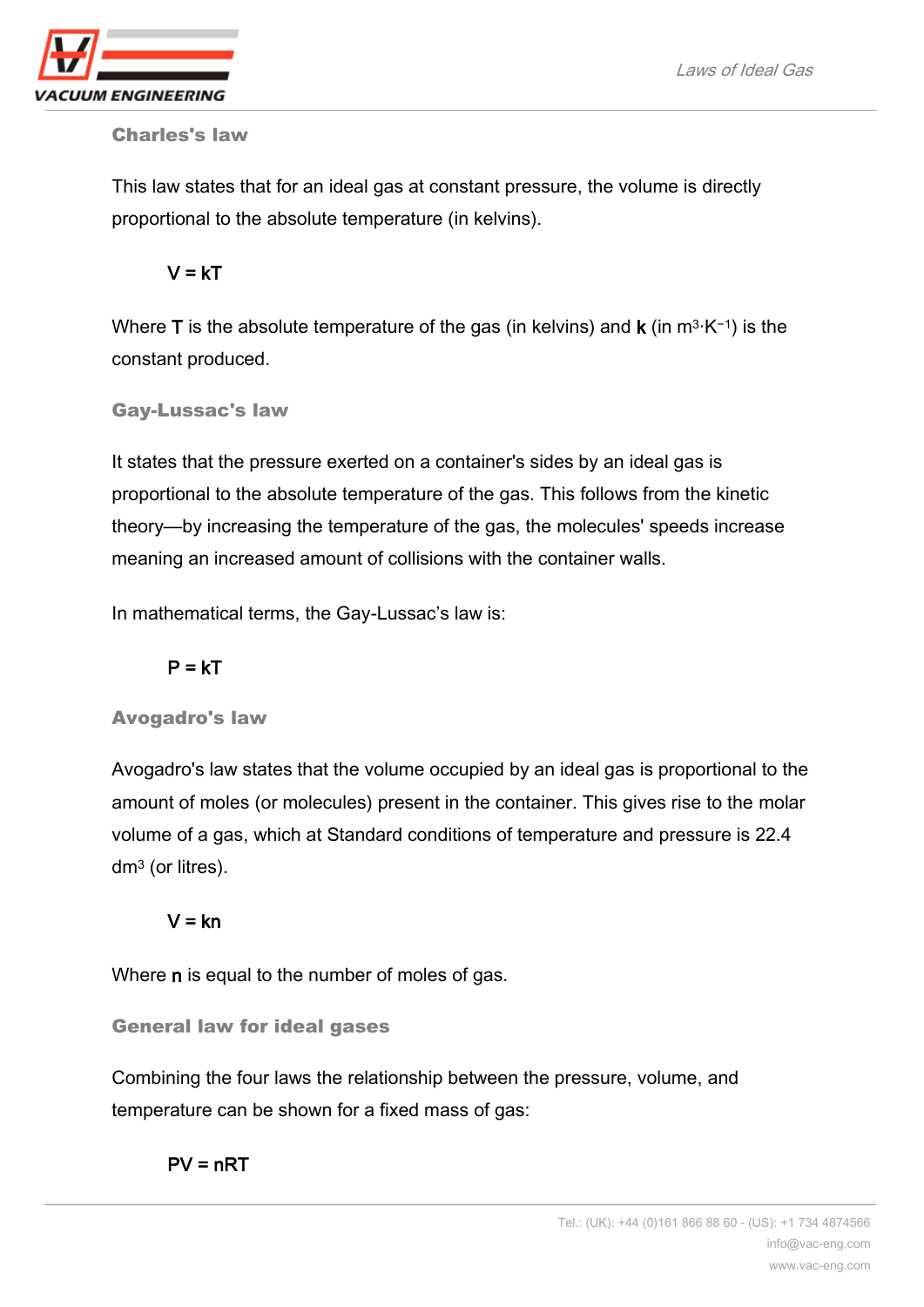

Where the constant R, is the gas constant with a value of .08206 (atm·L)/(mol·K)

### OTHER GAS LAWS

Dalton's law

Dalton's law of partial pressures states that the pressure of a mixture of gases simply is the sum of the partial pressures of the individual components. Dalton's Law is as follows:

 $P_{total} = P_1 + P_2 + P_3 + ... + P_n$ 

Where  $P_{total}$  is the total pressure of the mixture of gases, and  $P_n$  are the individual partial pressures of each of the gases of the mixture at the given temperature.

## Henry's law

Henry's law states that at a constant temperature, the amount of a given gas dissolved in a given type and volume of liquid is directly proportional to the partial pressure of that gas in equilibrium with that liquid.

# $p = kc$

Where **p** is the partial pressure of the solute in the gas above the solution, **c** is the concentration of the solute and k is a constant with the dimensions of pressure divided by concentration. The constant, known as the Henry's law constant, depends on the solute, the solvent and the temperature.

#### FLAW REGIMES

Flaw regimes can be classified in three categories:

- 1) Viscous or laminar regime
- 2) Molecular regime
- 3) Transitional regime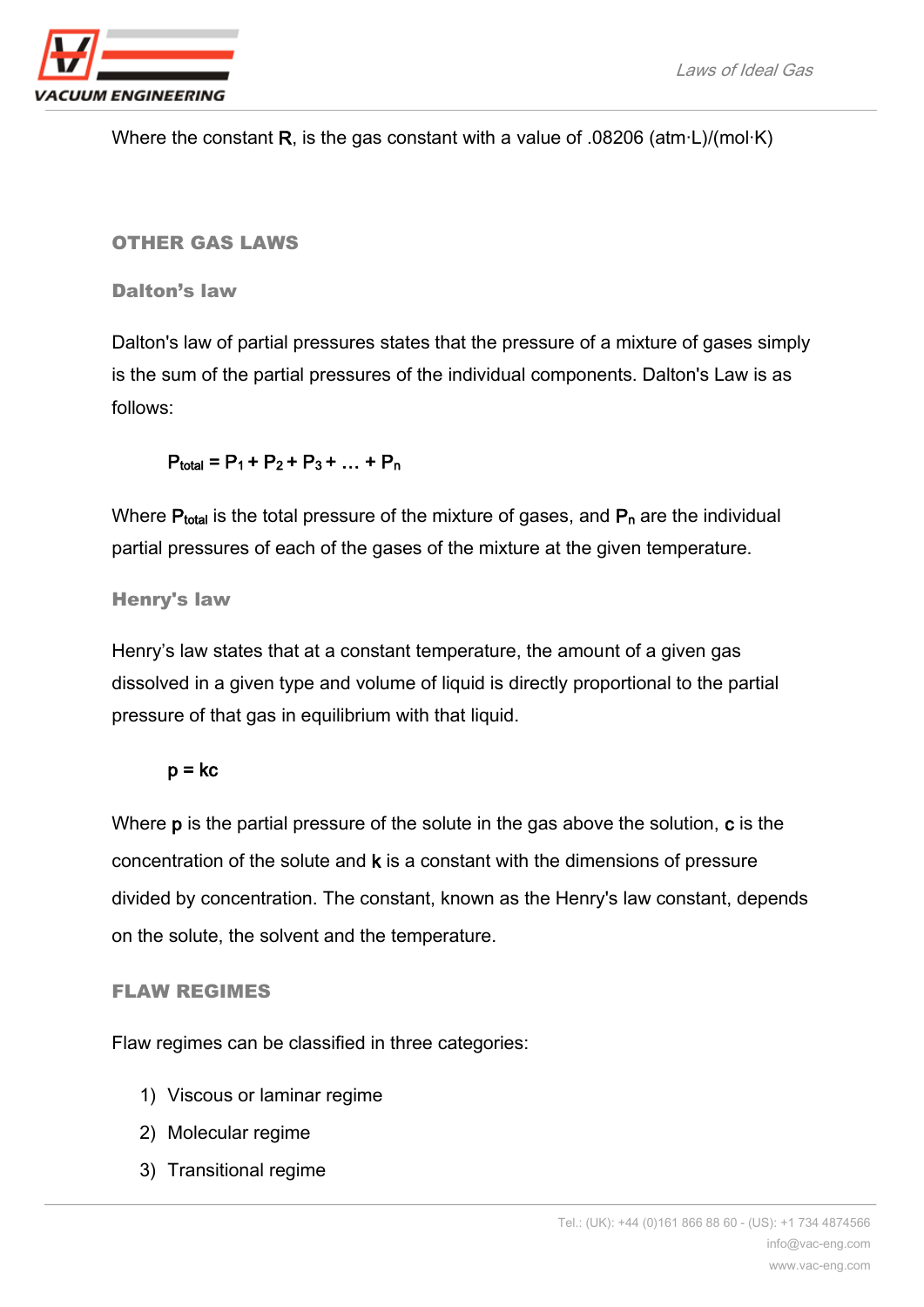

## Viscous or laminar regime

It is characterized by a very orderly and uni-directional flow of the molecules, which move straight with no lateral mixing, cross currents or swirls. Under these conditions, when considering a circular section with gas or fluid running through, the flow is governed by Poisseuille's law:

$$
Q = \frac{\pi r^4}{16\eta l} (p_1^2 - p_2^2)
$$

Where Q is the flow, r is the radius of the section, I is the length of the section,  $\eta$  is the viscosity of the gas (or fluid),  $p_1$  is the inlet pressure and  $p_2$  is the outlet one.

## Molecular regime

This is the typical type of flow under vacuum conditions and it occurs when the probability of collision between molecules is lower than the probability of collision between molecules and walls. Under these conditions, the flow is not orderly and straight, but it is chaotic and with no prevailing direction. The equation governing this type of flow is:

$$
Q=\frac{\sqrt{2}}{6}\pi\sqrt{\frac{RT}{M}}\frac{d^3}{l}(p_1-p_2)
$$

Where Q is the flow, **d** is the diameter of the section, I is the length of the section, **T** is the absolute temperature, M is the relative mass,  $p_1$  is the inlet pressure and  $p_2$  is the outlet one.

# Transitional regime

This type of regime includes characteristics of both the regimes previously described.